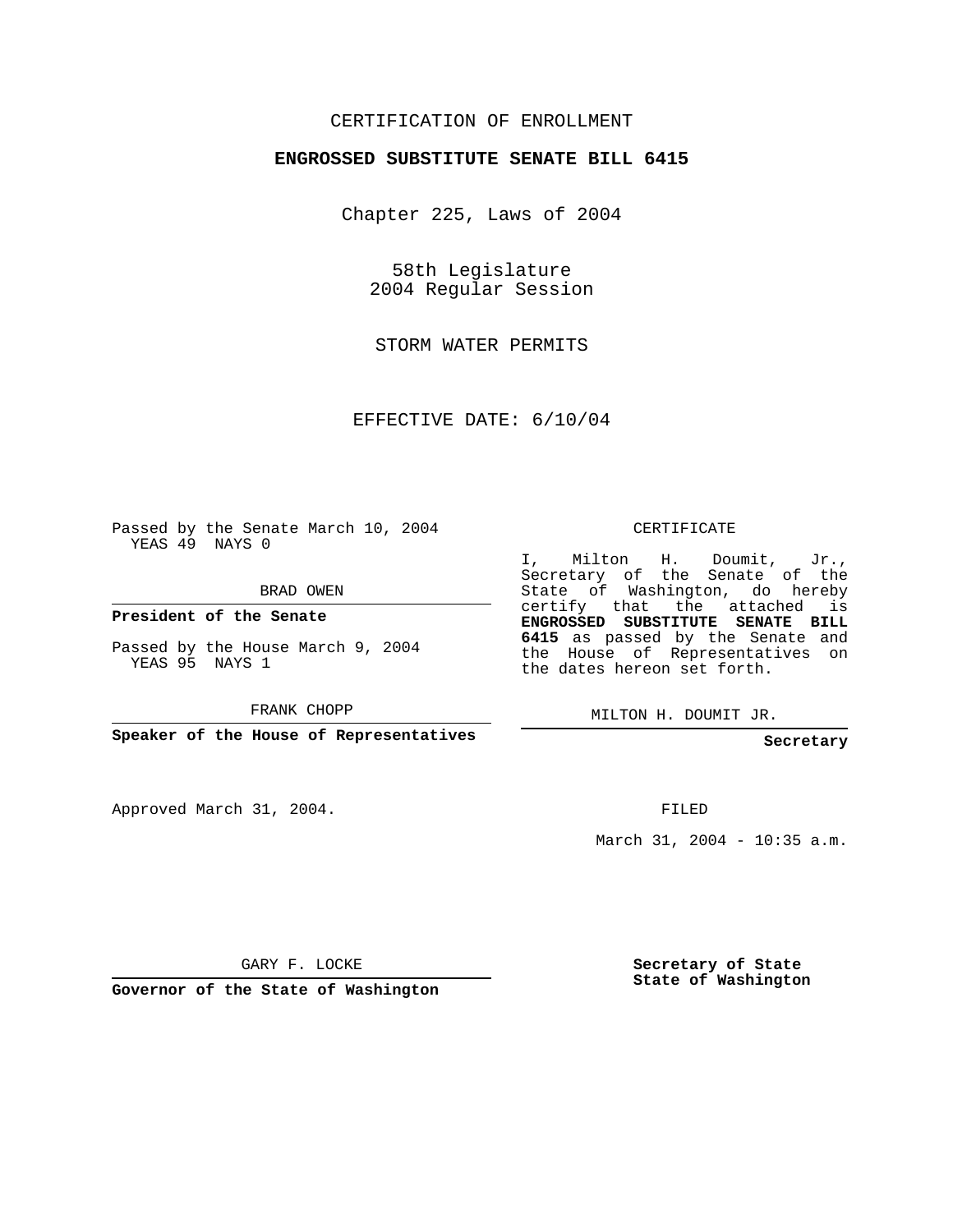## **ENGROSSED SUBSTITUTE SENATE BILL 6415** \_\_\_\_\_\_\_\_\_\_\_\_\_\_\_\_\_\_\_\_\_\_\_\_\_\_\_\_\_\_\_\_\_\_\_\_\_\_\_\_\_\_\_\_\_

\_\_\_\_\_\_\_\_\_\_\_\_\_\_\_\_\_\_\_\_\_\_\_\_\_\_\_\_\_\_\_\_\_\_\_\_\_\_\_\_\_\_\_\_\_

AS AMENDED BY THE HOUSE

Passed Legislature - 2004 Regular Session

## **State of Washington 58th Legislature 2004 Regular Session**

**By** Senate Committee on Natural Resources, Energy & Water (originally sponsored by Senators Morton, Doumit, Hewitt, Hargrove, Honeyford, T. Sheldon, Hale, Murray and Stevens)

READ FIRST TIME 02/09/04.

 AN ACT Relating to conditioning industrial and construction storm water general discharge permits; adding new sections to chapter 90.48 RCW; creating new sections; and providing an expiration date.

BE IT ENACTED BY THE LEGISLATURE OF THE STATE OF WASHINGTON:

 NEW SECTION. **Sec. 1.** (1) The legislature finds that the federal permit program under the federal clean water act, 33 U.S.C. Sec. 1251 et seq., and the state water pollution control laws provide numerous environmental and public health benefits to the citizens of Washington and to the state. The legislature also finds that failure to prevent and control pollution discharges, including those associated with storm water runoff, can degrade water quality and damage the environment, public health, and industries dependent on clean water such as shellfish production.

 (2) The legislature finds the nature of storm water presents unique challenges and difficulties in meeting the permitting requirements under the federal clean water act, 33 U.S.C. Sec. 1251 et seq., including compliance with technology and water quality-based standards. (3) The legislature finds that the federal clean water act, 33 U.S.C. Sec. 1251 et seq., requires certain larger construction sites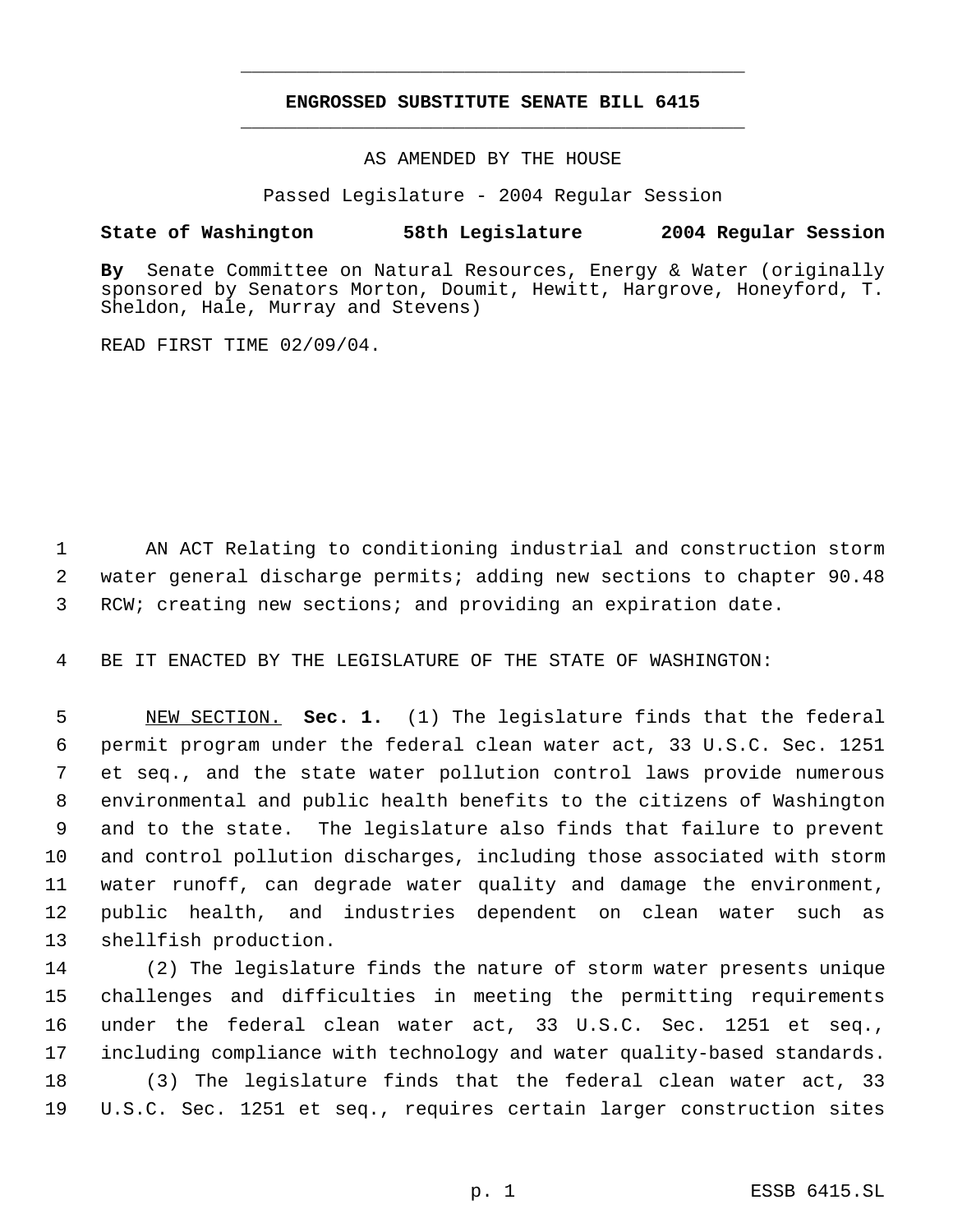and industrial facilities to obtain storm water permits under the national pollutant discharge elimination system permit program. The legislature also finds that under phase two of this program, smaller construction sites are also required to obtain storm water permits for their discharges.

 (4) The legislature finds the department of ecology has been using general permits to permit categories of similar dischargers, including storm water associated with industrial and construction activities. The legislature also finds general permits must comply with all applicable requirements of the federal clean water act, 33 U.S.C. Sec. 1251 et seq., and the state water pollution control act including technology and water quality-based permitting requirements. The legislature further finds general permits may not always be the best solution for an individual discharger, especially when establishing water quality-based permitting requirements.

 (5) The legislature finds that where sources within a specific category or subcategory of dischargers are subject to water quality-based limits imposed under the federal clean water act, 33 U.S.C. Sec. 1251 et seq., the sources in that specific category or subcategory must be subject to the same water quality-based limits.

 (6) For this reason, the legislature encourages, to the extent allowed under existing state and federal law, an adaptive management approach to permitting storm water discharges.

 (7) The legislature finds that storm water management must satisfy state and federal water quality requirements while also providing for flexibility in meeting such requirement to help ensure cost-effective storm water management.

 (8) The legislature finds that the permitting of new and existing dischargers into waters listed under 33 U.S.C. Sec. 1313(d) (section 303(d) of the federal clean water act) presents specific challenges and is subject to additional permitting restrictions under the federal clean water act, 33 U.S.C. Sec. 1251 et seq.

 (9) The legislature declares that general permits can be an effective and efficient permitting mechanism for permitting large numbers of similar dischargers.

 (10) The legislature declares that an inspection and technical assistance program for industrial and construction storm water general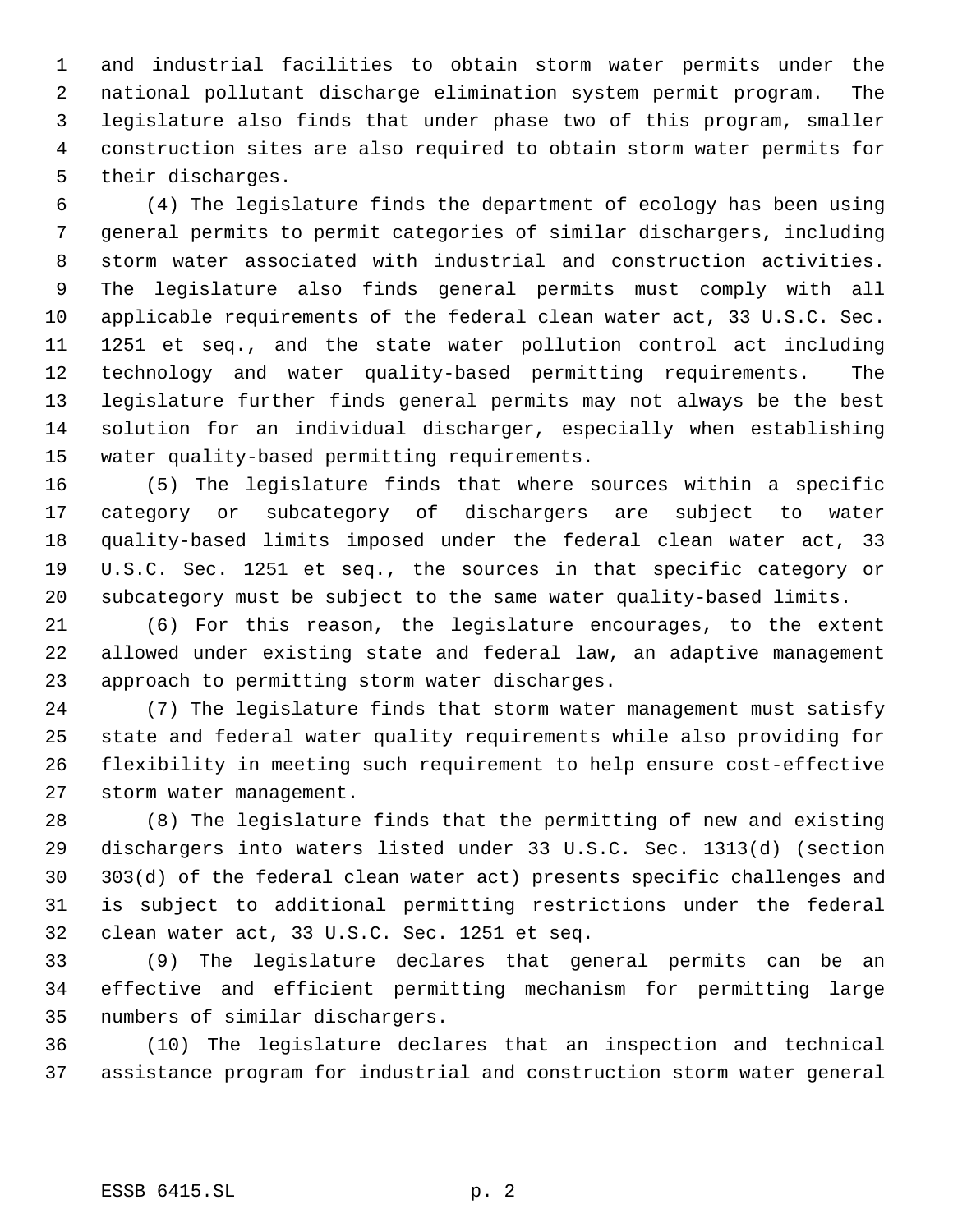permits is needed to ensure an effective permitting program. The legislature also declares that such a program should be fully funded to ensure its success.

 NEW SECTION. **Sec. 2.** A new section is added to chapter 90.48 RCW to read as follows:

 The provisions of this section apply to the construction and industrial storm water general permits issued by the department pursuant to the federal clean water act, 33 U.S.C. Sec. 1251 et seq., and this chapter.

 (1) Effluent limitations shall be included in construction and industrial storm water general permits as required under the federal clean water act, 33 U.S.C. Sec. 1251 et seq., and its implementing regulations. In accordance with federal clean water act requirements, pollutant specific, water quality-based effluent limitations shall be included in construction and industrial storm water general permits if there is a reasonable potential to cause or contribute to an excursion of a state water quality standard.

 (2) Subject to the provisions of this section, both technology and water quality-based effluent limitations may be expressed as:

(a) Numeric effluent limitations;

(b) Narrative effluent limitations; or

 (c) A combination of numeric and narrative effluent discharge limitations.

 (3) The department must condition storm water general permits for industrial and construction activities issued under the national pollutant discharge elimination system of the federal clean water act to require compliance with numeric effluent discharge limits when such discharges are subject to:

 (a) Numeric effluent limitations established in federally adopted, industry-specific effluent guidelines;

 (b) State developed, industry-specific performance-based numeric effluent limitations;

 (c) Numeric effluent limitations based on a completed total maximum daily load analysis or other pollution control measures; or

(d) A determination by the department that:

(i) The discharges covered under either the construction or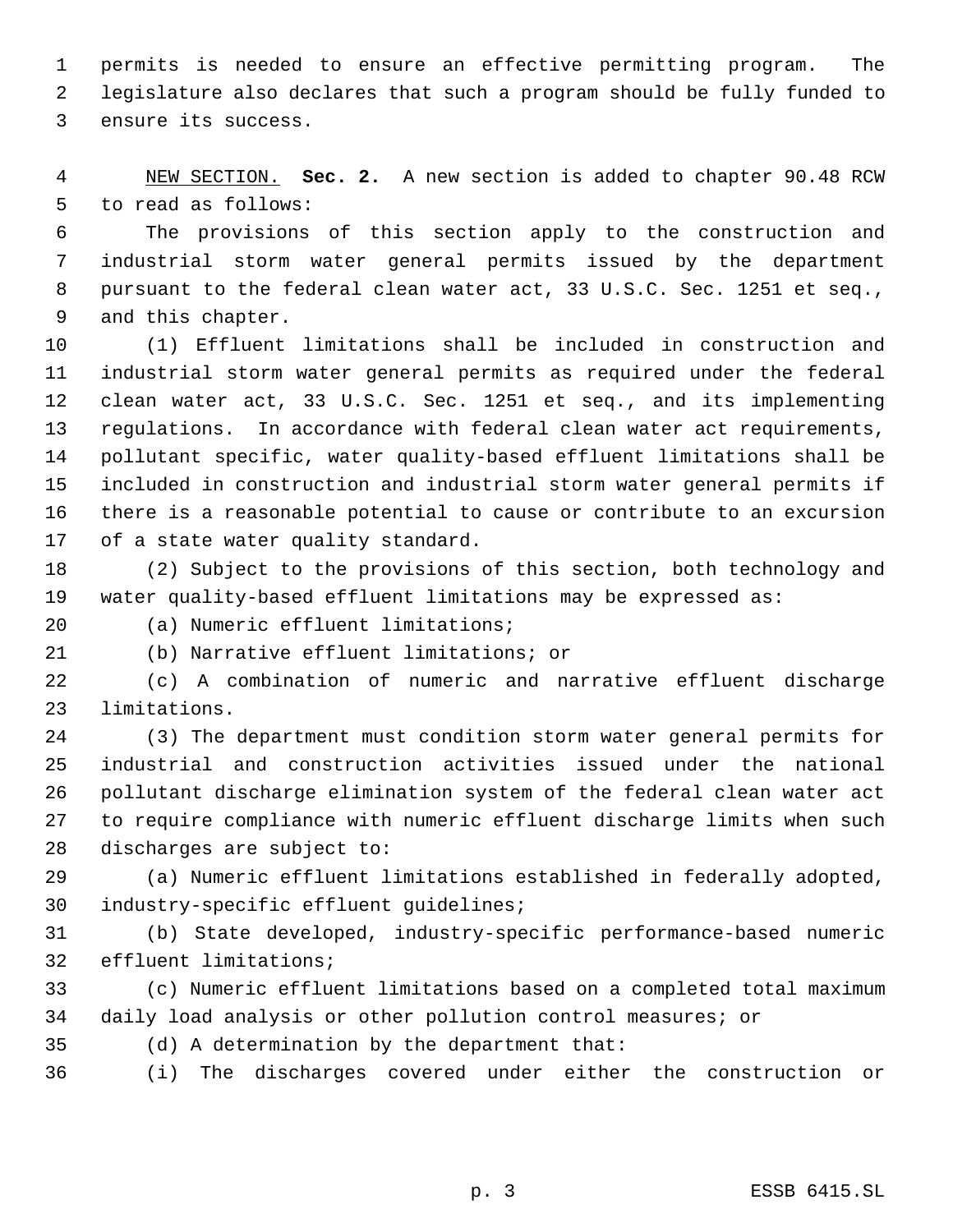industrial storm water general permits have a reasonable potential to cause or contribute to violation of state water quality standards; and

 (ii) Effluent limitations based on nonnumeric best management practices are not effective in achieving compliance with state water quality standards.

 (4) In making a determination under subsection (3)(d) of this section, the department shall use procedures that account for:

(a) Existing controls on point and nonpoint sources of pollution;

 (b) The variability of the pollutant or pollutant parameter in the 10 storm water discharge; and

 (c) As appropriate, the dilution of the storm water in the receiving waters.

 (5) Narrative effluent limitations requiring both the implementation of best management practices, when designed to satisfy the technology and water quality-based requirements of the federal clean water act, 33 U.S.C. Sec. 1251 et seq., and compliance with water quality standards, shall be used for construction and industrial storm water general permits, unless the provisions of subsection (3) of this section apply.

 (6) Compliance with water quality standards shall be presumed, unless discharge monitoring data or other site specific information demonstrates that a discharge causes or contributes to violation of water quality standards, when the permittee is:

 (a) In full compliance with all permit conditions, including planning, sampling, monitoring, reporting, and recordkeeping conditions; and

 (b)(i) Fully implementing storm water best management practices contained in storm water technical manuals approved by the department, or practices that are demonstrably equivalent to practices contained in storm water technical manuals approved by the department, including the proper selection, implementation, and maintenance of all applicable and appropriate best management practices for on-site pollution control.

 (ii) For the purposes of this section, "demonstrably equivalent" means that the technical basis for the selection of all storm water best management practices are documented within a storm water pollution prevention plan. The storm water pollution prevention plan must document: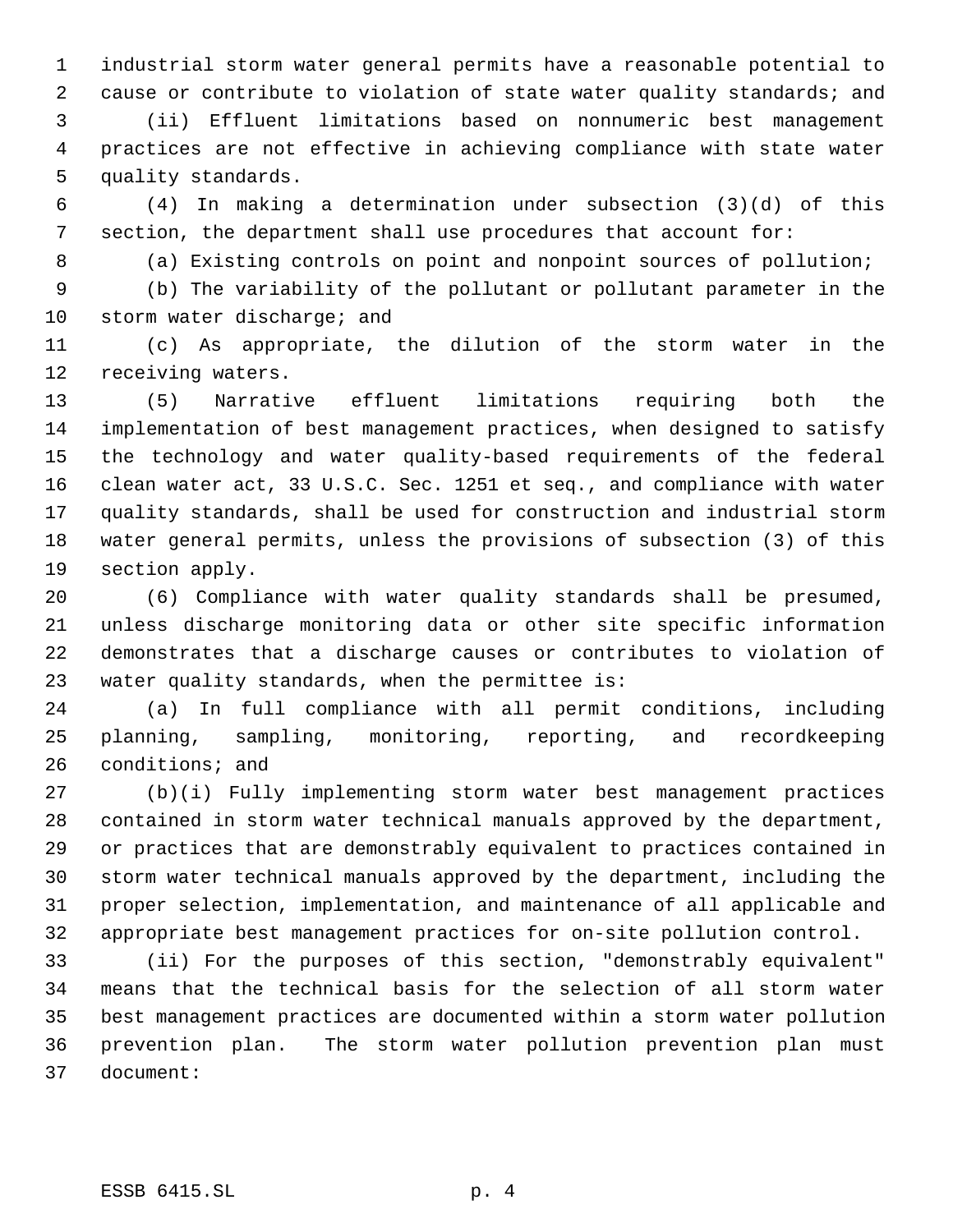(A) The method and reasons for choosing the storm water best management practices selected;

 (B) The pollutant removal performance expected from the practices selected;

 (C) The technical basis supporting the performance claims for the practices selected, including any available existing data concerning field performance of the practices selected;

 (D) An assessment of how the selected practices will comply with 9 state water quality standards; and

 (E) An assessment of how the selected practices will satisfy both applicable federal technology-based treatment requirements and state requirements to use all known, available, and reasonable methods of prevention, control, and treatment.

 (7)(a) The department shall modify the industrial storm water general permit to require compliance by May 1, 2009, with appropriately derived numeric water quality-based effluent limitations for existing discharges to water bodies listed as impaired according to 33 U.S.C. Sec. 1313(d) (Sec. 303(d) of the federal clean water act, 33 U.S.C. Sec. 1251 et seq.).

 (b) No later than September 1, 2008, the department shall report to the appropriate committees of the legislature specifying how the numeric effluent limitation in (a) of this subsection would be implemented. The report shall identify the number of dischargers to impaired water bodies and provide an assessment of anticipated compliance with the numeric effluent limitation established by (a) of this subsection.

 (8)(a) Construction and industrial storm water general permits issued by the department shall include an enforceable adaptive management mechanism that includes appropriate monitoring, evaluation, and reporting. The adaptive management mechanism shall include elements designed to result in permit compliance and shall include, at a minimum, the following elements:

 (i) An adaptive management indicator, such as monitoring benchmarks;

(ii) Monitoring;

 (iii) Review and revisions to the storm water pollution prevention plan;

(iv) Documentation of remedial actions taken; and

p. 5 ESSB 6415.SL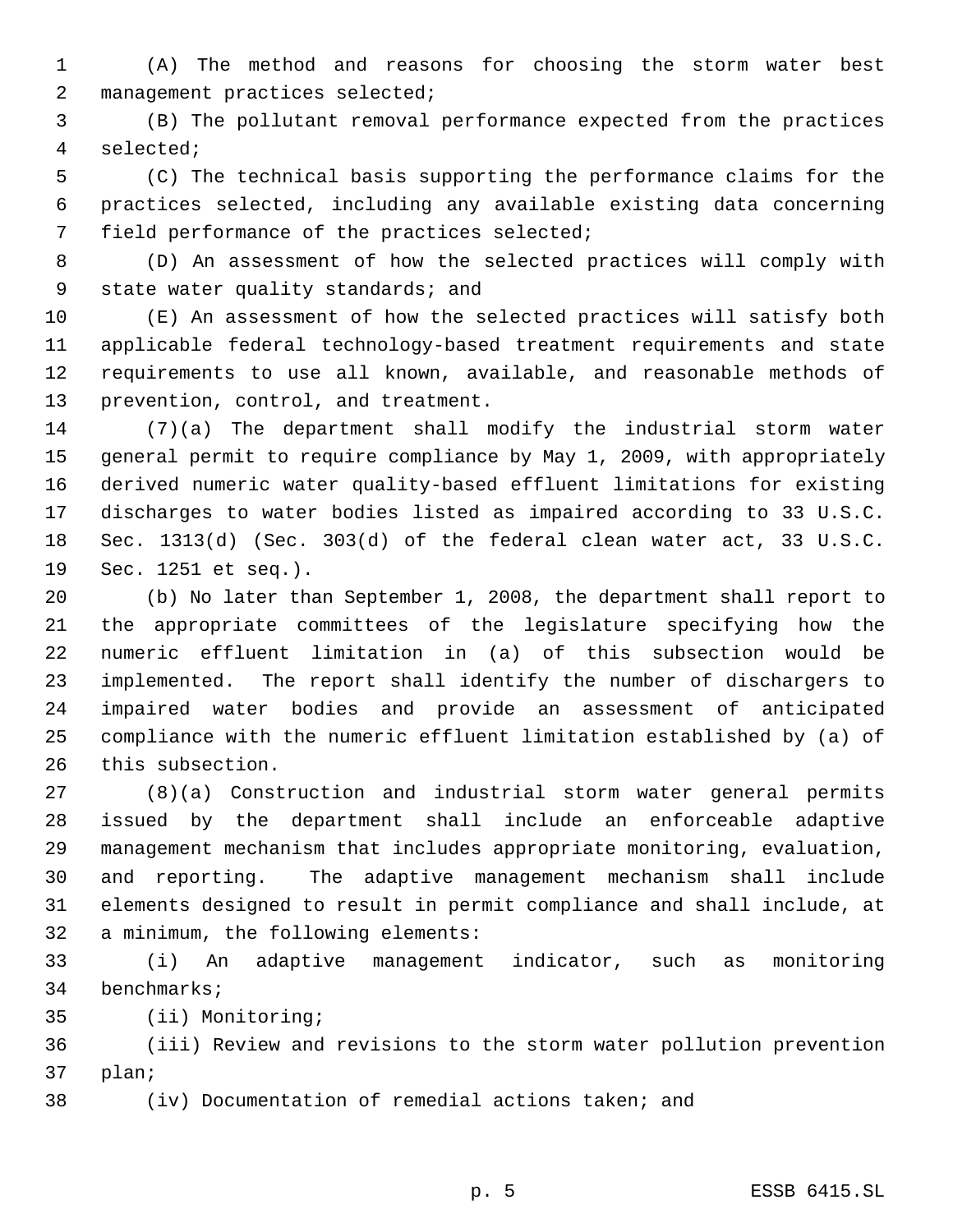(v) Reporting to the department.

 (b) Construction and industrial storm water general permits issued by the department also shall include the timing and mechanisms for implementation of treatment best management practices.

 (9) Construction and industrial storm water discharges authorized under general permits must not cause or have the reasonable potential to cause or contribute to a violation of an applicable water quality standard. Where a discharge has already been authorized under a national pollutant discharge elimination system storm water permit and it is later determined to cause or have the reasonable potential to cause or contribute to the violation of an applicable water quality standard, the department may notify the permittee of such a violation.

 (10) Once notified by the department of a determination of reasonable potential to cause or contribute to the violation of an applicable water quality standard, the permittee must take all necessary actions to ensure future discharges do not cause or contribute to the violation of a water quality standard and document those actions in the storm water pollution prevention plan and a report timely submitted to the department. If violations remain or recur, coverage under the construction or industrial storm water general permits may be terminated by the department, and an alternative general permit or individual permit may be issued. Compliance with the requirements of this subsection does not preclude any enforcement activity provided by the federal clean water act, 33 U.S.C. Sec. 1251 et seq., for the underlying violation.

 (11) Receiving water sampling shall not be a requirement of an industrial or construction storm water general permit except to the extent that it can be conducted without endangering the health and safety of persons conducting the sampling.

 (12) The department may authorize mixing zones only in compliance with and after making determinations mandated by the procedural and substantive requirements of applicable laws and regulations.

 NEW SECTION. **Sec. 3.** A new section is added to chapter 90.48 RCW to read as follows:

 The provisions of this section apply to the construction and industrial storm water general permits issued by the department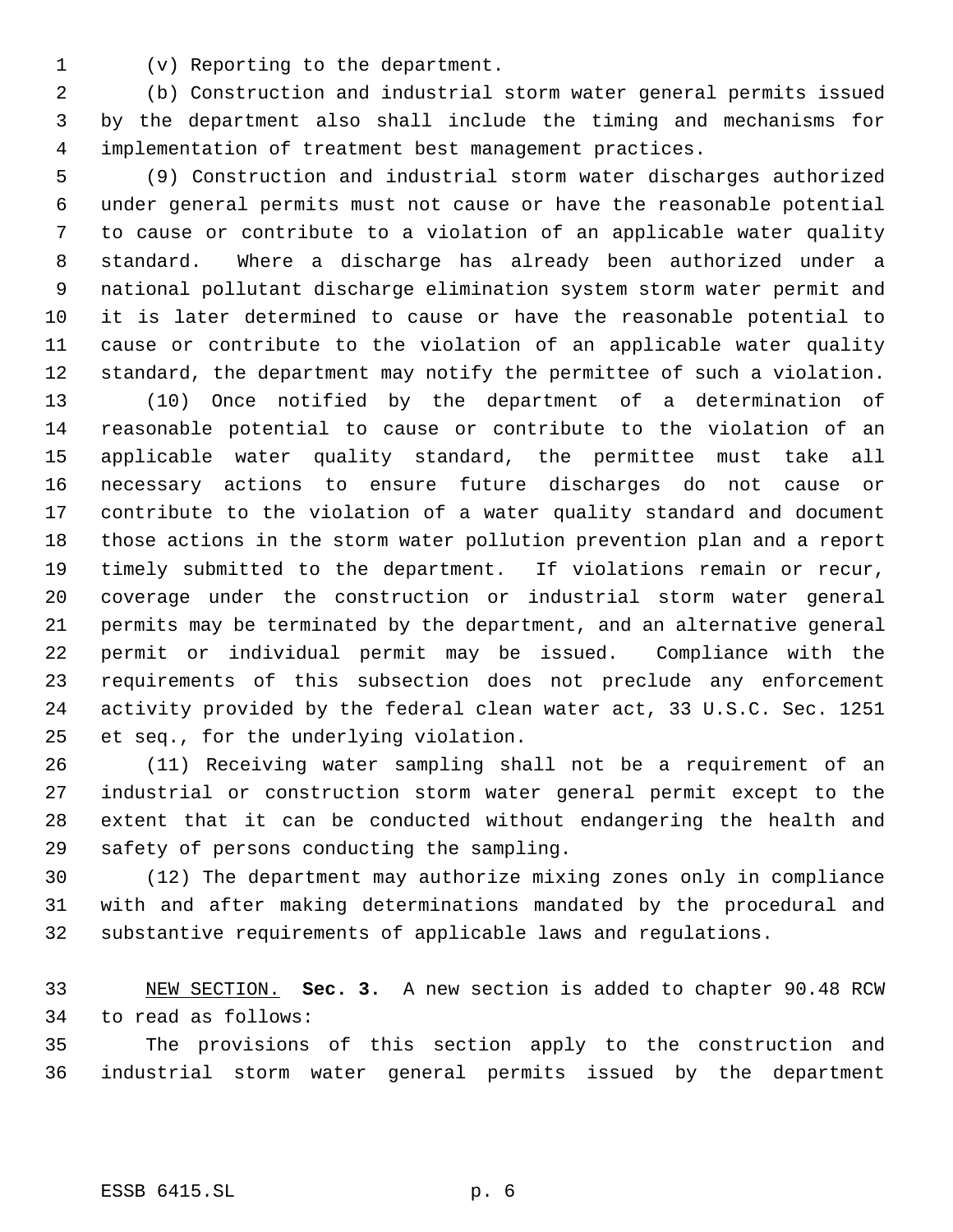pursuant to the federal clean water act, 33 U.S.C. Sec. 1251 et seq., and this chapter.

 (1) By January 1, 2005, the department shall initiate an inspection and compliance program for all permittees covered under the construction and industrial storm water general permits. The program shall include, but may not be limited to, the:

 (a) Provision of compliance assistance and survey for evidence of 8 permit violations and violations of water quality standards;

 (b) Identification of corrective actions for actual or imminent discharges that violate or could violate the state's water quality standards;

 (c) Monitoring of the development and implementation of storm water 13 pollution prevention plans and storm water monitoring plans;

 (d) Identification of dischargers who would benefit from follow-up inspection or compliance assistance programs; and

 (e) Collection and analysis of discharge and receiving water samples whenever practicable and when deemed appropriate by the department, and other evaluation of discharges to determine the potential for causing or contributing to violations of water quality standards.

 (2) The department's inspections under this section shall be conducted without prior notice to permittees whenever practicable.

 (3) Follow-up inspections shall be conducted by the department to ensure that corrective and other actions as identified in the course of initial inspections are being carried out. The department shall also take such additional actions as are necessary to ensure compliance with state and federal water quality requirements, provided that all permittees must be inspected once within two years of the start of this program and each permittee must be inspected at least once each permit cycle thereafter.

 (4) Permittees must be prioritized for inspection based on the development of criteria that include, but are not limited to, the following factors:

 (a) Compliance history, including submittal or nonsubmittal of discharge monitoring reports;

(b) Monitoring results in relationship to permit benchmarks; and

(c) Discharge to impaired waters of the state.

p. 7 ESSB 6415.SL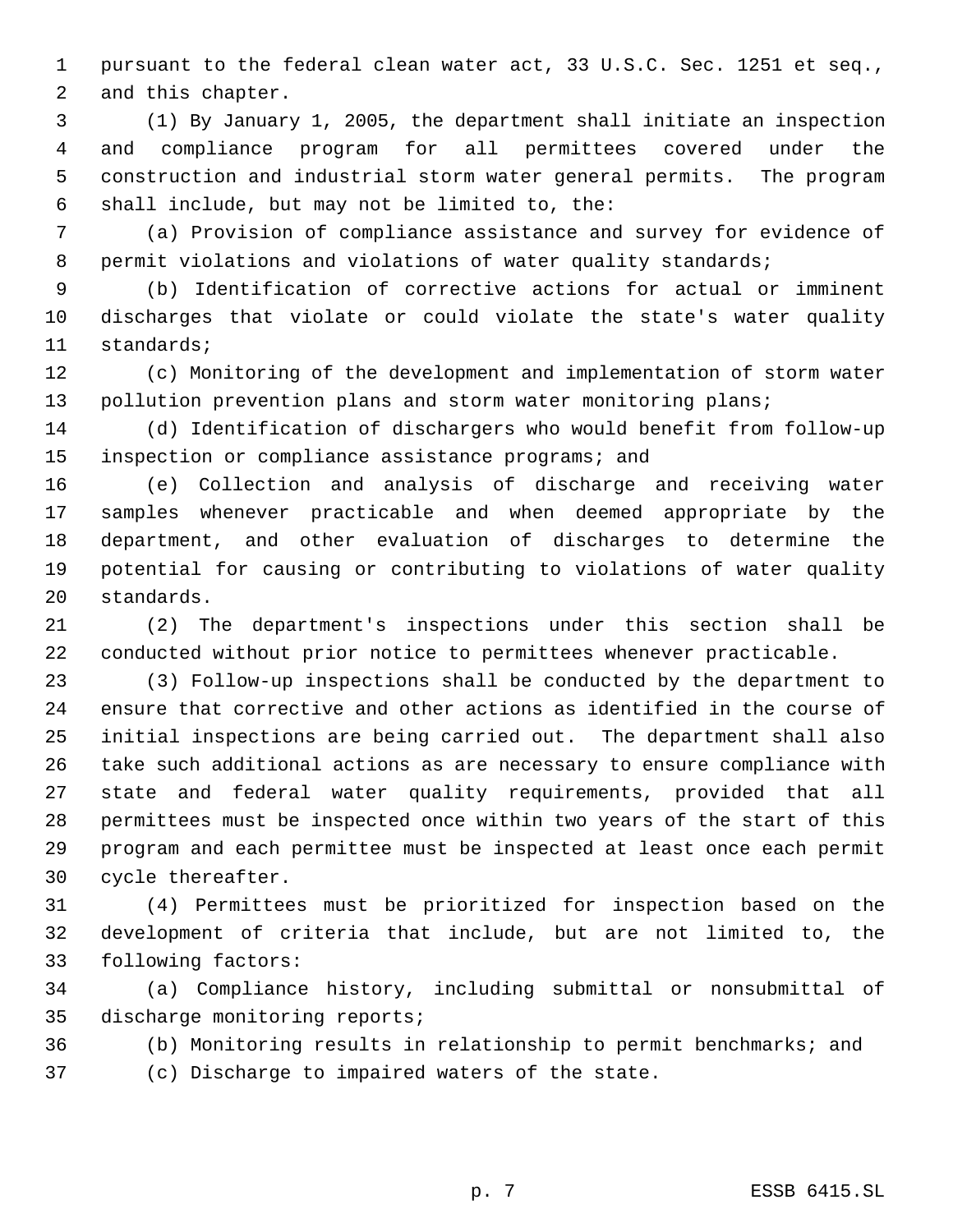(5) Nothing in this section shall be construed to limit the department's enforcement discretion.

 NEW SECTION. **Sec. 4.** No later than December 31, 2006, the department of ecology shall submit a report to the appropriate committees of the legislature regarding methods to improve the effectiveness of permit monitoring requirements in construction and industrial storm water general permits. The department of ecology shall study and evaluate how monitoring requirements could be improved to determine the effectiveness of storm water best management practices and compliance with state water quality standards. In this study the department also shall evaluate monitoring requirements that are necessary for determining compliance or noncompliance with state water quality standards and shall evaluate the feasibility of including such monitoring in future permits. When conducting this study, the department shall consult with experts in the fields of monitoring, storm water management, and water quality, and when necessary the department shall conduct field work to evaluate the practicality and usefulness of alternative monitoring proposals.

 NEW SECTION. **Sec. 5.** A new section is added to chapter 90.48 RCW to read as follows:

 (1) The department shall establish permit fees for construction and industrial storm water general permits as necessary to fund the provisions of sections 2 and 3 of this act. When calculating appropriate fee amounts, the department shall take into consideration differences between large and small businesses and the economic impacts caused by permit fees on those businesses. Fees established under this section shall be adopted in accordance with chapter 34.05 RCW.

 (2) In its biennial discharge fees progress report required by RCW 90.48.465, the department shall include a detailed accounting regarding the method used to establish permit fees, the amount of permit fees collected, and the expenditure of permit fees. The detailed accounting shall include data on inspections conducted and the staff hired to implement the provisions of sections 2 and 3 of this act.

NEW SECTION. **Sec. 6.** If any portion of sections 2 and 3 of this